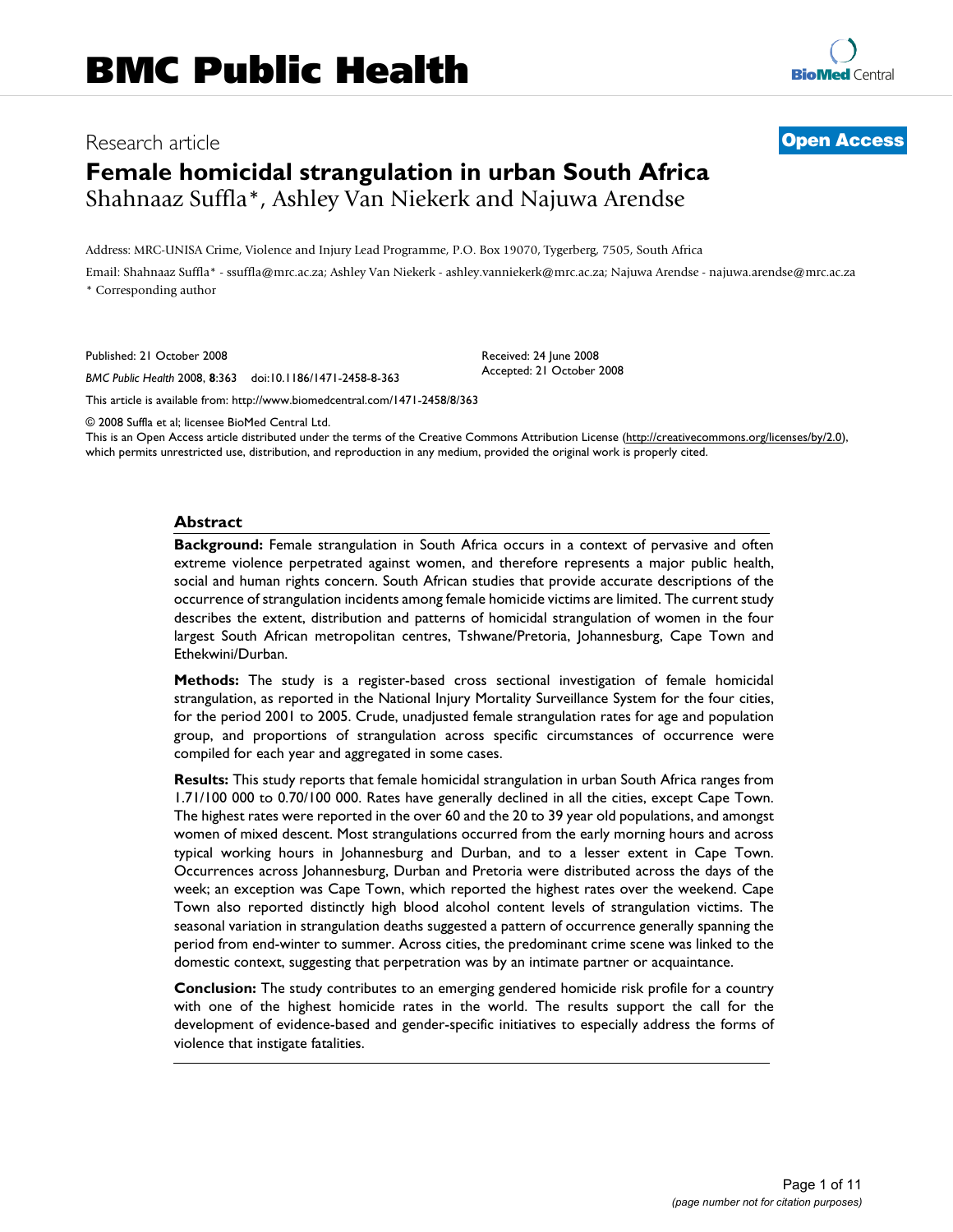## **Background**

Gender-based violence persists as a global public health problem. In 2000, there were an estimated 119 000 female homicides worldwide, for an overall age-adjusted rate of 8.8 per 100 000 population [1]. Of these, the majority of deaths occurred in low- to middle-income countries, with the highest number of female homicides reported for the African Region, at a rate of 11.8 per 100 000 population. South Africa, despite its democratic transformation, the strength of its emerging economy, and widespread structural and social policy changes since 1994, is estimated to have the highest rate of intimate female homicide in the world, with 8.8 per 100 000 women age 14 years and older murdered by an intimate partner in 1999 [2].

The international body of literature on female homicide victimisation reveals a proliferation of studies during the last decade that seek to explore the patterns and correlates of homicide victimisation among women. This field of research is dominated by studies that have investigated: (1) female homicide victimisation patterns of occurrence within and between countries [3-6]; (2) the associations with social-structural factors, such as gender and economic inequality, deindustrialisation, urbanisation, ethnic heterogeneity and family disruption [7-12]; and (3) the victim-perpetrator relationship [13-16]. Studies to disaggregate female homicide victimisation, to examine the extent, distribution and patterns of occurrence of specific manners of death, such as asphyxia due to strangulation, are more limited.

Strangulation is considered to be a form of mechanical asphyxia [17]. The mechanisms of death in strangulation include airway occlusion, resulting in hypoxia; occlusion of the neck vessels or compression of the carotid arteries, leading to cerebral ischemia; and carotid sinus reflex, leading to cardiac arrest [17]. The term strangulation is specifically used to indicate the external pressure applied to the neck either by means of a ligature or the hands [17]. Descriptions of homicide victimisation by strangulation are largely to be found within the legal and forensic medicine literature. This research has focused on post-mortem accounts [18,19]; assessments of survived strangulation and mitigation of risk [20-23]; preliminary formulations of prevention [20,23,24]; and initial descriptions of the epidemiology of homicidal asphyxia in both males and females. The latter descriptive inquiry has illuminated the epidemiological profile of homicidal strangulation in both high-income settings [25-27], as well as low- to middle-income contexts [24,28-30]. In general, these studies conclude that strangulation is one of the most common forms of violent asphyxia, and accounts for approximately 10–20% of all homicide deaths in a range of countries [31], thereby representing a notable cause of death in homicide victims.

Almost all attempted or completed homicides by strangulation involve either ligature strangulation (strangulation with a cord-like object) or manual strangulation (done with the hands or forearms, or standing or kneeling on the victim's throat) [32]. Ligature strangulation is reported as the more frequently recorded method of asphyxial homicide [18,28,30,33,34]. In contrast, there appears to be significant differences in homicidal asphyxia patterns between the sexes, with some investigations on strangulation deaths observing a higher female to male ratio [20,32,34-36], and others determining a clear male preponderance among victims [18,25,30]. Findings in terms of age distribution presented as varied, with investigations reporting sharp peaks in strangulation rates for 20–30 year olds, 30–40 year olds, as well as 5–12 year olds in the case of female paediatric and adolescent strangulation deaths [25,27,30,34]. In an overwhelming number of cases studied, the victim's domestic context represented the location of the crime [24-27] which, in instances of female homicidal strangulation, appeared to further support available data signifying the victim-perpetrator relationship to be primarily intimate [25-27,36].

Many of the findings reported here are based on small numbers of cases that limit the conclusions that can be drawn, and are essentially descriptive in nature and therefore do not take into account socio-political-cultural concepts considered to be central to the understanding of gender-based violence. The results are nonetheless instructive in the preliminary identification of risk profiles for homicidal asphyxia and the development of implied interventions.

Despite the burgeoning scholarship on the subjects of female homicide victimisation and of asphyxial homicide, the research evidence reviewed highlights that systematic investigations directed specifically at strangulation in the context of female homicide victimisation remain meagre. The near absence of such research in South Africa, against the backdrop of findings emerging from the single documented national study of female homicide in South Africa [2], as well as national-level data exposing the alarmingly high homicide rates in the country [37], clearly calls for methodical inquiry into homicidal strangulation in women in South Africa. In a context plagued by persistently high rates of both fatal and nonfatal violence against women, accurate descriptions of the extent and occurrence of violent incidents are required for targeting resources, developing relevant interventions, and enabling more reliable comparisons of national and global female homicide victimisation information.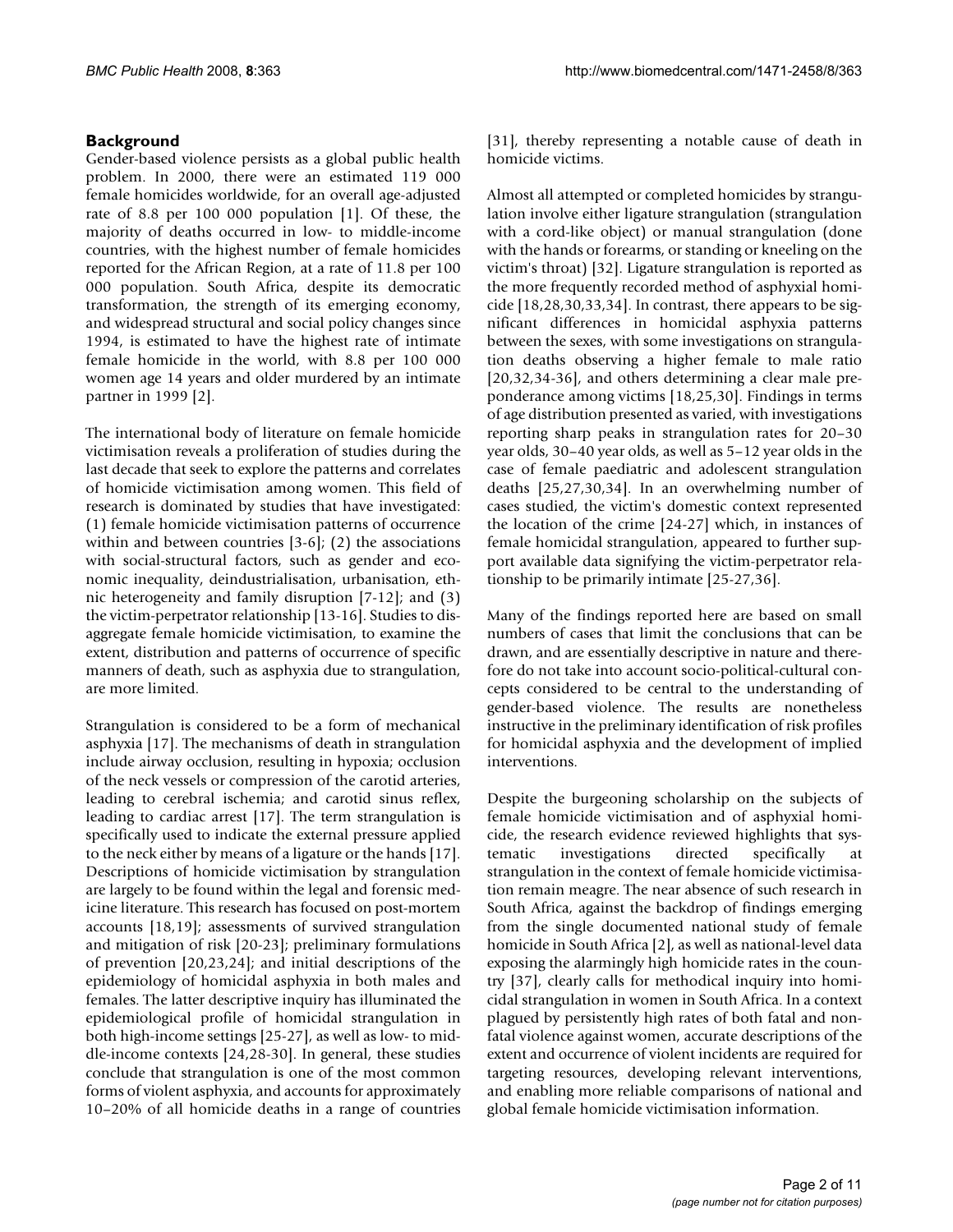The current study explores the distribution and patterns of homicidal strangulation of women in the four largest South African metropolitan centres, Tshwane/Pretoria, Johannesburg, Cape Town and Ethekwini/Durban, for the period 2001 to 2005. These cities register amongst the highest rates of homicide in the country [38]. The following three study questions are addressed, namely:

1. What is the incidence of female strangulation in four South African cities?

2. What is the distribution of female strangulation across age and population groups?

3. What are the typical circumstances of occurrence of female strangulation?

## **Methods**

The study is a register-based cross sectional study of female homicidal strangulation, as reported in the National Injury Mortality Surveillance System (NIMSS) for four South African cities over the period 2001 to 2005. The study utilised mortality rates for the purpose of comparability of data, a departure from retrospective analyses of forensic autopsies and related hospital records [24,27,30].

## *Injury data*

The current study investigated strangulation fatality data recorded by the NIMSS. The NIMSS produces and disseminates descriptive epidemiological information on deaths due to non-natural causes that, in terms of South African legislation, are subject to medico-legal investigation. The NIMSS is a collaboration between the South African Department of Health (DoH) and the Crime, Violence and Injury Lead Programme (CVI); the latter is co-directed by the Medical Research Council (MRC) and the University of South Africa (UNISA). Information for this system is collected by the police and forensic pathologists at each mortuary, and captured onsite into a computerised database by clerks and secretarial staff. The NIMSS records 21 items of information, detailing, where available, the deceased person's age, sex, population group, province, town and suburb of injury, scene of injury, apparent manner and circumstances (or external cause) of death [39]. The NIMSS classifies the primary medical cause of death using the International Classification of Disease version 9 (ICD 9) and assigns a probable manner of death code to each case. The NIMSS also reports on the presence of alcohol and other narcotic substances in the deceased through information from forensic laboratory reports. Court findings are used to assign a final manner of death code and specify the circumstances surrounding violent deaths. The NIMSS has full coverage for Tshwane/Pretoria, Johannesburg, Cape Town and Ethekwini/Durban from January 2001 to December 2005. This includes 33 290 records for homicidal fatalities, 523 of which were due to strangulation injuries in both males and females, and 320 in females. Strangulation ranked fourth amongst all homicide deaths preceded, from most common, by firearm discharge, sharp object and blunt object homicides. As a national surveillance system, the NIMSS maintains the ethical standards prescribed by the DoH, MRC and UNISA. The database from which these records are drawn is available upon application to the DoH, via the co-ordinating research agency, the CVI.

## *Denominator data*

At the time of the study, the South African Census 2001 description was the most comprehensive database available for the four cities. The Census 2001 database was used as a base for city denominator extrapolations for 2002 to 2005, based on the parameters and city growth rates specified by a population model developed by the Actuarial Society of South Africa [40,41]. The extrapolated city denominators were calculated for gender (females), population group and age categories.

## *Data analysis*

A descriptive analysis of all female homicidal strangulations was computed for each city: by age category (split according to the categories: 0–9; 10–19; 20–29; 30–39;  $40-49$ ;  $50-59$ ; and  $60$  years and older); and by population group (Asian, black, coloured and white). The selected age categories were consistent with those specified for injury analyses by the WHO. Crude, unadjusted mortality rates were calculated for each city for the 2001 to 2005 period using SPSS, by relating the number of cases for each year from 2001 to 2005 to the city population estimated for each year and expressed per 100 000 per annum. The proportions of female strangulation occurring over the 5 year period were computed for each city for time (6 categories); day (7 categories); month of death (twelve categories); scene of injury (17 categories); and for blood alcohol content (BAC) (3 categories).

## **Results**

## *Incidence of homicide and strangulation*

Table 1 describes homicide and strangulation rates across four major metropolitan centres of South Africa, from January 2001 to December 2005. Cape Town recorded the highest rates of overall homicide across each of the five years, from 85.44 homicides/100 000 (in 2001) to 66.65/ 100 000 (in 2005). Pretoria, on the other hand, reported the lowest rates of violent deaths across this period, from 32.07/100 000 (in 2001) to 22.22/100 000 (in 2005). There was a general decline in homicide rates for all four cities over this period, with the exception of slightly elevated rates for Durban in 2002, Cape Town in 2005 and Pretoria in 2004.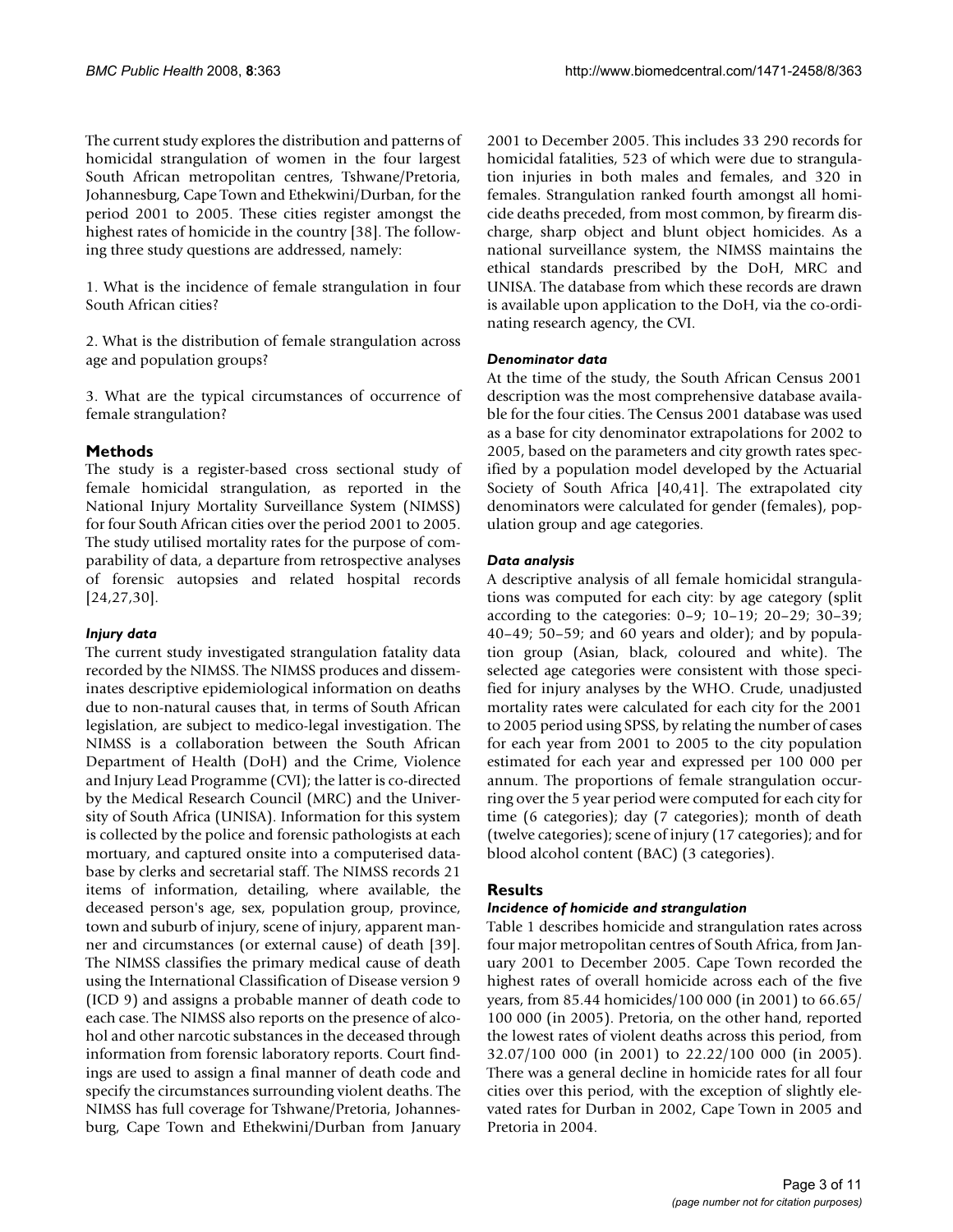|                  |                                | Total deaths | Rate/100,000<br>pop. | Total deaths | Rate/100,000<br>pop. | Total deaths | Rate/100,000<br>pop. | Total deaths | Rate/100,000<br>pop. | Total deaths | Rate/100,000<br>pop. |
|------------------|--------------------------------|--------------|----------------------|--------------|----------------------|--------------|----------------------|--------------|----------------------|--------------|----------------------|
| Johannesburg     | Population                     |              | 3 2 2 5 8 1 2        |              | 3 27 1 105           |              | 3 303 520            |              | 3 3 3 6 2 5 5        |              | 3 383 099            |
|                  | Homicide                       | 2247         | 69.65                | 2262         | 69.15                | 1875         | 56.75                | 1547         | 46.36                | 1432         | 42.32                |
|                  | Strangulation                  | 31           | 0.96                 | 30           | 0.91                 | 28           | 0.84                 | 25           | 0.74                 | 26           | 0.76                 |
|                  | Female<br><b>Strangulation</b> | 20           | 1.23                 | 16           | 0.96                 | 12           | 0.7                  | 4            | 0.81                 | 15           | 0.85                 |
| Durban           | Population                     | 3 090 122    |                      | 3 121 406    |                      | 3 158 907    |                      | 3 189 667    |                      | 3 221 960    |                      |
|                  | Homicide                       | 2083         | 67.4                 | 2167         | 69.42                | 2078         | 65.78                | 1903         | 59.66                | 1867         | 57.94                |
|                  | <b>Strangulation</b>           | 34           | 1.1                  | 29           | 0.92                 | 43           | 1.36                 | 26           | 0.81                 | 20           | 0.62                 |
|                  | Female<br>Strangulation        | 23           | 1.43                 | 13           | 0.8                  | 28           | 1.71                 | $ 9\rangle$  | 1.15                 | 13           | 0.78                 |
| <b>Cape Town</b> | Population                     | 2893247      |                      | 2939810      |                      | 2 981 898    |                      | 3 0 24 5 89  |                      | 3 068 024    |                      |
|                  | Homicide                       | 2472         | 85.44                | 2453         | 83.44                | 2192         | 73.51                | 1820         | 60.17                | 2045         | 66.65                |
|                  | <b>Strangulation</b>           | 29           | $\mathbf{I}$         | 28           | 0.95                 | 33           | 1.1                  | 29           | 0.95                 | 34           | 1.1                  |
|                  | Female<br><b>Strangulation</b> | 17           | 1.13                 | 17           | 1.1                  | 18           | 1.15                 | 22           | 1.38                 | 25           | 1.55                 |
| Pretoria         | Population                     |              | 985 983              |              | 2013868              |              | 2 033 824            |              | 2 053 978            |              | 2 082 817            |
|                  | Homicide                       | 637          | 32.07                | 620          | 30.78                | 534          | 26.25                | 593          | 28.87                | 463          | 22.22                |
|                  | Strangulation                  | 18           | 0.9                  | 17           | 0.84                 | 15           | 0.73                 | 16           | 0.77                 | 12           | 0.57                 |
|                  | Female<br><b>Strangulation</b> | 10           | 0.99                 | 12           | 1.16                 | 8            | 0.75                 | 8            | 0.74                 | 10           | 0.92                 |

**Year 2001 2002 2003 2004 2005**

#### **Table 1: Homicide and homicidal strangulation by sex across four South African cities, 2001–2005**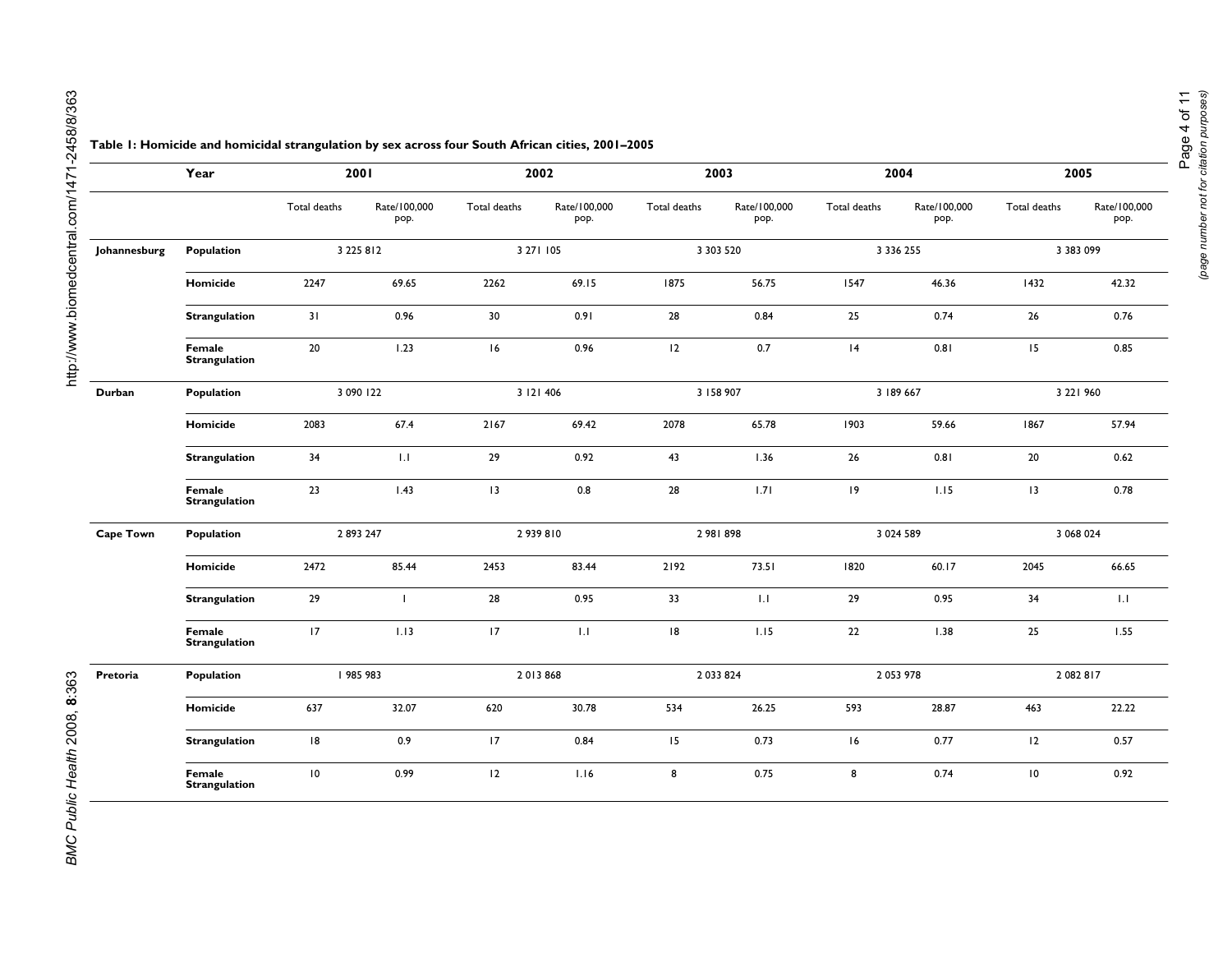The overall strangulation rate was at its highest in Durban in 2003, with 1.36 deaths per 100 000 population, and at its lowest in Pretoria in 2005, at 0.57 deaths per 100 000. There was a general decline in strangulation rates between 2001 and 2005 in Pretoria (from 0.9 to 0.57 deaths/100 000) and in Johannesburg (0.96 to 0.76/100 000). In Cape Town, the homicidal strangulation rate was relatively stable, marginally increasing from 1 to 1.1 deaths/ 100 000 across the five years. The overall strangulation rate varied most in Durban, from 1.1/100 000 in 2001, peaking at 1.36/100 000 in 2003, and thereafter declining to 0.62/100 000 in 2005.

The four major causes of homicidal death were consistently ranked across the four cities in the following order: firearm discharge, sharp objects, blunt objects and thereafter strangulation [37]. Of these, strangulation results in more female than male deaths. In general, declining rates over this period were reported for Johannesburg (from 1.23 to 0.85 deaths per 100 000) and Durban (from 1.43 to 0.78/100 000), although the Durban rates fluctuated somewhat, with a high of 1.71/100 000 in 2003 (see Figure 1). In Pretoria, rates declined from 0.99/100 000 in 2002 to 0.92/100 000 in 2005; but peaked at 1.16/100 000 in 2002. Cape Town is the one city that reported an increase, from 1.13 in 2001 to 1.55/100 000 in 2005.

## *The distribution of female homicidal strangulation by age and population group*

Table 2 describes the rates of female homicidal strangulation, aggregated for the five year period of the study for each city. The age of the victims was known in 82% of the cases. In three of the cities, the highest rates were reported in the over 60 year age category; in Durban (3.28/100 000), Cape Town (2.37/100 000) and Johannesburg (1.70/100 000). The highest rate for Pretoria was reported in the 20–29 year age category (1.16/100 000); with the latter category also indicating a high rate of occurrence in Cape Town (1.71/100 000). Cape Town also reported a high rate of occurrence for the 50–59 year age category  $(2.29/100 000)$ .

Table 3 describes female strangulation across each of the four cities by population group. In South Africa, the terms "White", "Black", "Coloured" (referring to mixed heritage) and "Asian" refer to various population groups. The use of these terms is contentious and does not imply acceptance of the racist assumptions on which these labels



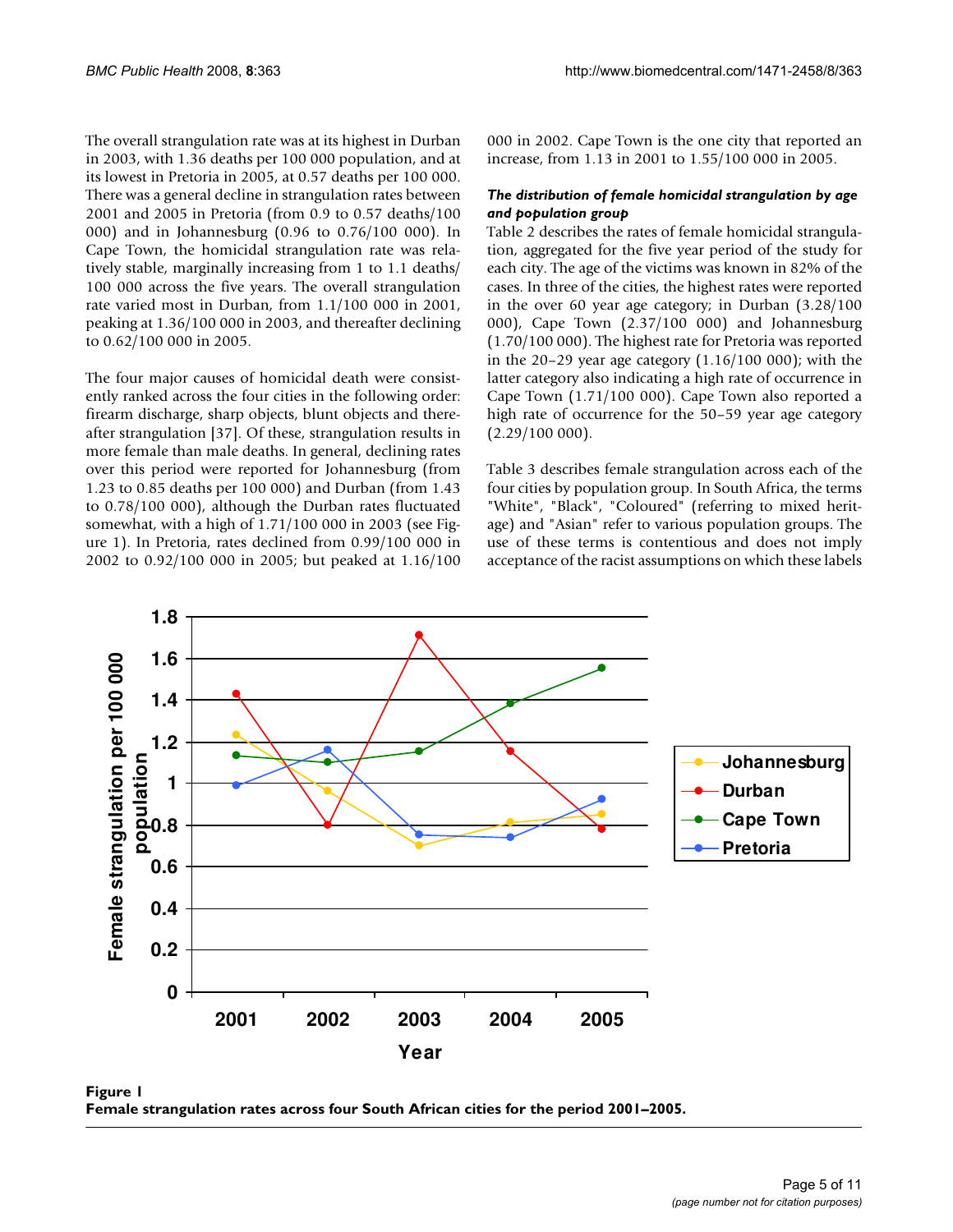| Age group | Johannesburg |              | <b>Cape Town</b> |              | Durban          |              | <b>Pretoria</b> |              |
|-----------|--------------|--------------|------------------|--------------|-----------------|--------------|-----------------|--------------|
|           | Total deaths | Rate/100.000 | Total deaths     | Rate/100,000 | Total deaths    | Rate/100.000 | Total deaths    | Rate/100.000 |
| $0 - 9$   |              | 0.15         |                  | 0.23         |                 | 0.14         |                 | 0.12         |
| $10 - 19$ | 4            | 0.32         | 8                | 0.57         | $\overline{0}$  | 0.64         |                 | 0.11         |
| $20 - 29$ | ۱3           | 0.70         | 26               | 1.71         | 17              | 1.00         | 12              | 1.16         |
| $30 - 39$ | 13           | 0.84         | 4                | 1.06         | 22              | 1.72         |                 | 0.75         |
| $40 - 49$ |              | 0.45         | н                | 1.07         | $\overline{10}$ | 1.04         | 2               | 0.30         |
| $50 - 59$ | 6            | 0.94         | 14               | 2.29         |                 | 0.85         | 3               | 0.75         |
| $60+$     | П            | l.70         | 16               | 2.37         | 21              | 3.28         | 4               | 0.95         |

| Table 2: Distribution of female strangulation by age group, $2001-2005 (N = 263)$ |  |  |  |  |
|-----------------------------------------------------------------------------------|--|--|--|--|
|-----------------------------------------------------------------------------------|--|--|--|--|

are based. It is recognised that these categories are a social construction that has served particular political purposes. It is not implied that such categories have any anthropological or scientific basis. The terms are used to reflect the differential manner in which the earlier South African policies of racial segregation, or *apartheid*, had impacted on the lives of various groups of South Africans, and still do. Population group affiliation was available for 98.75% of victims. Coloured females reported the highest rates of occurrence in Pretoria  $(3.85/100 000; n = 4)$ , Durban  $(1.69/100 000; n = 4)$  and Cape Town  $(1.25/100 000; n =$ 47). This is followed by high rates of black female strangulations in Cape Town  $(1.25/100 000; n = 32)$  and Durban  $(1.15/100 000; n = 64)$ , and by high rates amongst white women in Cape Town  $(1.19/100 000; n = 17)$  and Durban (1.15/100 000;  $n = 8$ ). There were no occurrences amongst Asians in Cape Town and Pretoria where the population there constitutes a small minority [40]; rates of 1.12/100 000 were reported in Johannesburg ( $n = 4$ ) and  $1.09/100 000$  in Durban (n = 19).

### *Circumstances of strangulation occurrence*

Table 4 describes female strangulation across each of the cities by time period; time of death was available for 72% of cases. The highest percentages of occurrence for each of the cities were reported as follows: Cape Town (29.82% between 08 h 00–11 h 59; 26.04% between 12 h 00–15 h 59); Pretoria (26.67% between 04 h 00–07 h 59; 25% in the 08 h 00–11 h 59 period); Durban (24.78% between 08 h 00–11 h 59; 23.03% between 04 h 00–7 h 59); and Johannesburg (23.51% between 04 h 00–07 h 59; 19.69% between 08 h 00–11 h 59).

Figure 2 describes the distribution of female strangulation by day of death, aggregated for the five year period. The day of death was known for 96% of cases. Cape Town reported its highest number of occurrences over the weekend period. Occurrences across Johannesburg, Durban and Pretoria were more evenly spread across the days of the week.

Figure 3 describes the occurrence of cases of female strangulation for each city by month of death, for all years combined. The month of death was known for all cases. The highest rate of occurrence in each of the cities was in September for Durban (13 cases), in July and October for Cape Town (12 cases), in February and August for Johannesburg (10 cases), and in November for Pretoria (8 cases).

Across all four cities, the crime scene tends to be within the confines of the home (42% of cases in Johannesburg; 38% in Cape Town and Pretoria; and 28% in Durban). Other crime scenes included open beach or land, where 17.7% of cases occurred in Durban; residential institutes, where 14–14.6% of cases occurred in Johannesburg and Pretoria; and the road or highway, where for Cape Town 5.8% of cases occurred.

Table 5 reports on the blood alcohol content levels for selected female homicidal strangulations, representing 57% of cases. The majority of cases tested either negative for alcohol, or with a BAC within the legal limits, that is, a total of 76.5% for Johannesburg; 81.5% for Durban; and 73.3% for Pretoria. Cape Town is the only city that

| Table 3: Female strangulation by population group, 2001-2005 ( $N = 316$ ) |  |
|----------------------------------------------------------------------------|--|
|----------------------------------------------------------------------------|--|

| <b>Population group</b> | Johannesburg    |              | <b>Cape Town</b> |              | <b>Durban</b> |              | <b>Pretoria</b> |              |
|-------------------------|-----------------|--------------|------------------|--------------|---------------|--------------|-----------------|--------------|
|                         | Total deaths    | Rate/100.000 | Total deaths     | Rate/100.000 | Total deaths  | Rate/100.000 | Total deaths    | Rate/100.000 |
| Asian                   |                 | 1.12         | 0                | 0            | 19            | 09. ا        | 0               | 0            |
| <b>Black</b>            | 54              | 0.88         | 32               | 1.25         | 64            | I.I5         | 34              | 0.89         |
| Coloured                |                 | 0.90         | 47               | 1.25         | 4             | 1.69         | 4               | 3.85         |
| White                   | $\overline{14}$ | .05          | 17               | 1.19         | 8             | I.I5         | 10              | 0.81         |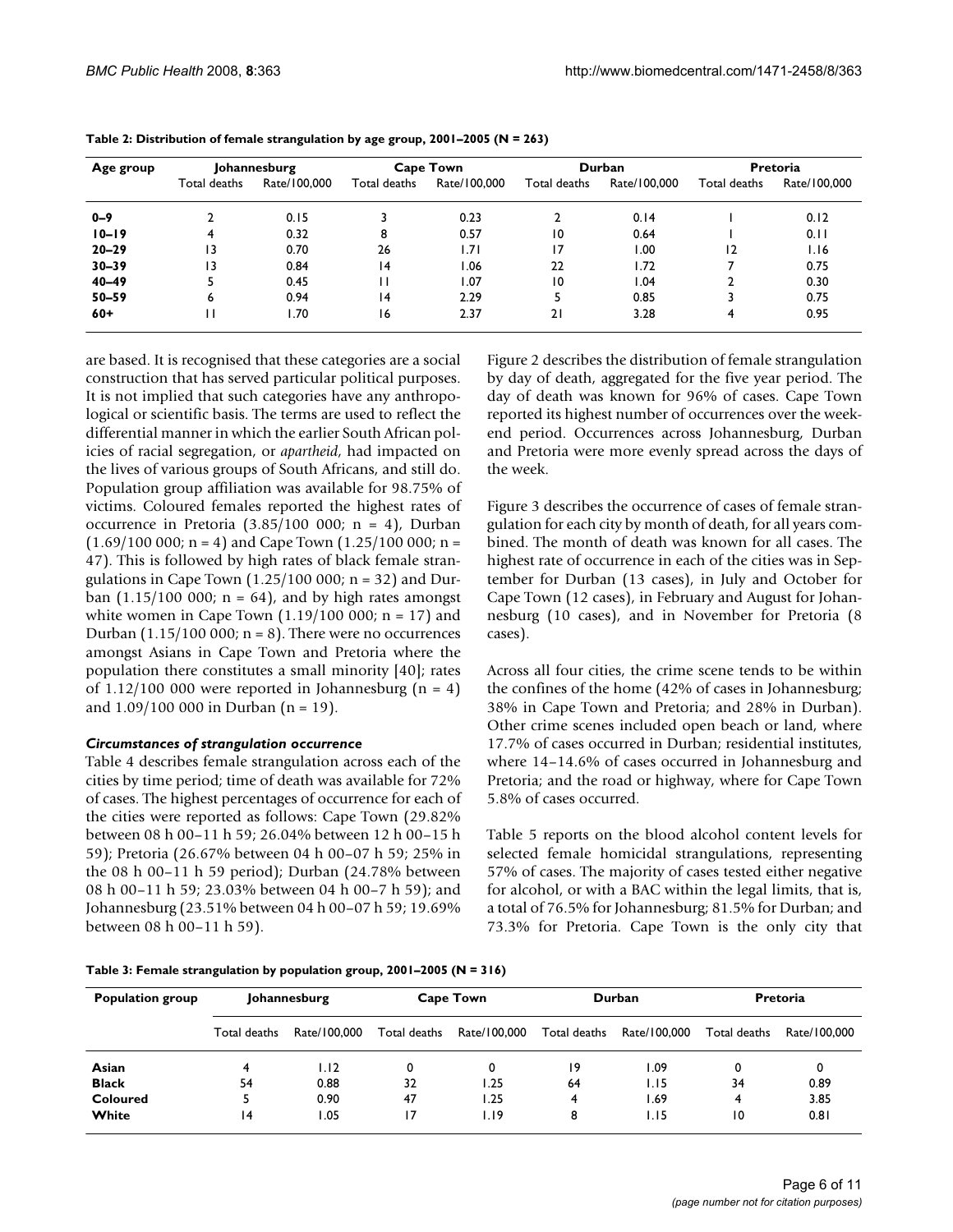| Time of death          | Johannesburg<br>% (n) | <b>Cape Town</b><br>% (n) | Durban<br>% (n) | <b>Pretoria</b><br>% (n) |
|------------------------|-----------------------|---------------------------|-----------------|--------------------------|
| I (00 h 00-03 h 59)    | 10.39(7)              | 15.27(11)                 | 12.24(9)        | 3.33(1)                  |
| 2 (04 h 00-07 h 59)    | 23.51(14)             | 7.08(6)                   | 23.03(15)       | 26.67(8)                 |
| $3(08 h 00 - 11 h 59)$ | 19.69(12)             | 29.82 (24)                | 24.78(17)       | 25.00(6)                 |
| 4 (12 h 00–15 h 59)    | $18.24$ (11)          | 26.04 (19)                | 18.43(13)       | 6.67(2)                  |
| 5 (16 h 00–19 h 59)    | 11.98(7)              | 14.20(10)                 | $15.63$ (11)    | 15.00(4)                 |
| $6(20 h 00-23 h 59)$   | 16.19(11)             | 9.02(7)                   | 5.88(5)         | 3.33(1)                  |

**Table 4: Occurrence of female strangulation by time period, 2001–2005 (N = 231)**

reported similar legal and illegal BAC levels, with 54.8% of cases testing negative and 45.2% testing above the legal BAC limit.

## **Discussion**

This study reports that female homicidal strangulation in urban South Africa ranges from 1.71/100 000 in Durban (2003) to 0.70/100 000 in Johannesburg (2003). These rates, especially the former, are high compared to the few reported for other settings, such as the combined overall strangulation rates (for males and females) of 0.17/100 000 for Jordan and the 1.1/100 000 reported for the United States [28,42]. The South African female strangulation rates are consistent with the high overall homicide rates reported in this study for the four cities and the available national estimates, with the latter approximated to be more than seven times the global average [43]. The strangulation rates reported herein are likely to be high relative to those for other African countries, where the overall homicide rate is up to 30% lower than in South Africa [44].

Homicidal strangulation is more prominent in females than males in the metropolitan centres of the country,



**Days on which female strangulation occurred**

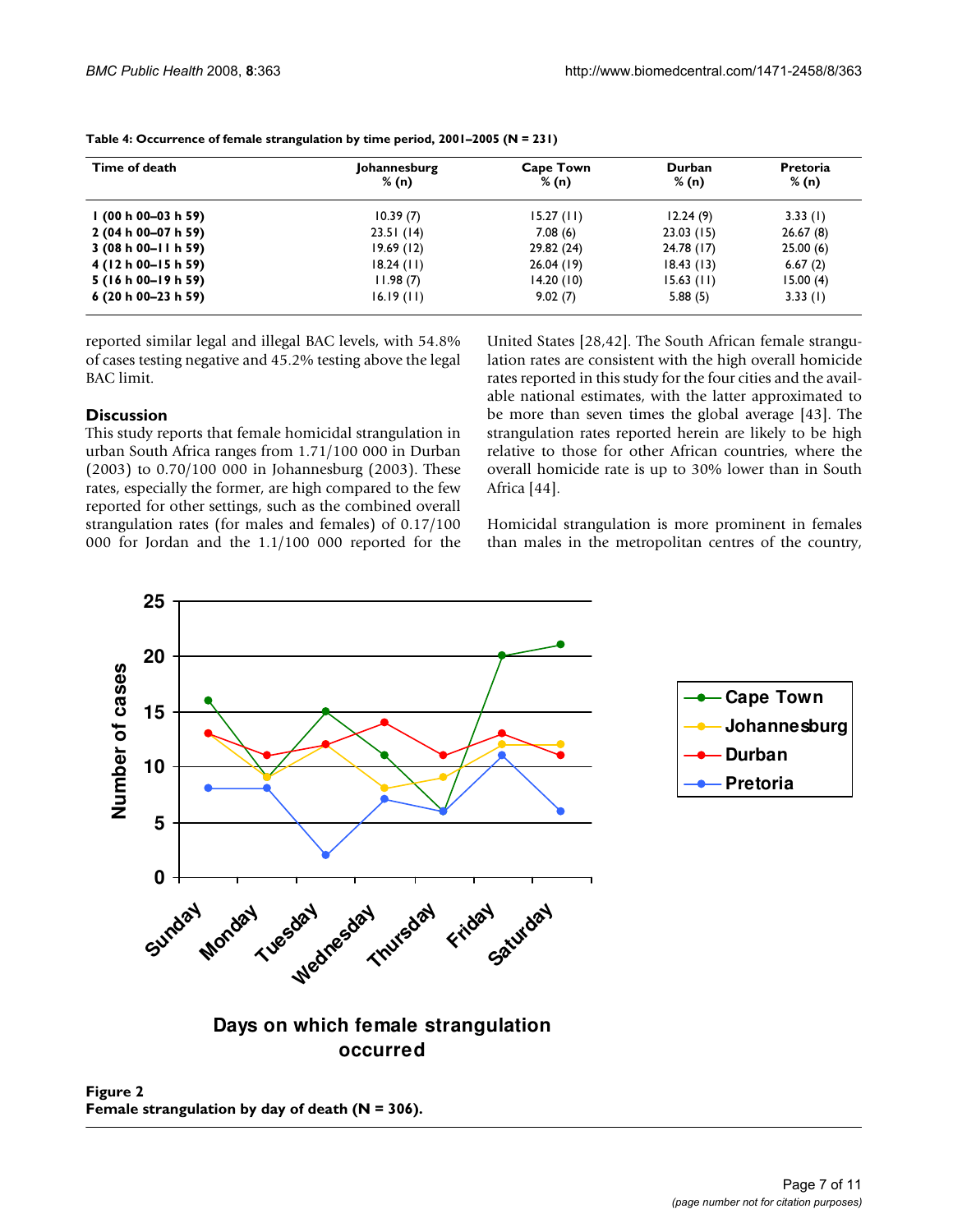

Figure 3 **Female strangulation by month of death (N = 320).**

unlike the higher male rates observed for the other major external causes of urban homicide death, such as firearm and sharp force injury [37]. Strangulation presents as a method favoured by assailants that are considerably physically stronger than their victims, as illustrated by this higher proportion of female deaths [27]. This is also consistent with the reported association of sexual violence with strangulation [45].

Female homicidal strangulation has since 2001 generally declined in two of the cities, Pretoria and Johannesburg. Durban, despite a more erratic pattern of occurrence, also reported an overall decrease of female strangulation. This trend echoes that for the overall homicide rates across the four cities. This decrease has occurred in the context of supportive national legislation (for example, the Domestic Violence Act), the enhancement of the criminal justice system (such as the establishment of Special Offences Courts), and other social and health initiatives [46]. Despite the range of policies and interventions that have been promoted, questions have remained about the impact of these on gender-based violence, with various commentators highlighting South Africa's incomplete transition to democracy, particularly as regards the persisting indicators of gender inequity, patriarchal power, and the feminisation of poverty [47].

Cape Town is the single exception to this declining trend. The Western Cape Province (of which Cape Town is the capital and the largest metropolitan centre) also reported

| Table 5: The blood alcohol content of female homicidal strangulation cases (N = 181) |  |  |
|--------------------------------------------------------------------------------------|--|--|
|--------------------------------------------------------------------------------------|--|--|

| $\mathsf{BAC}$ level $\left(\frac{g}{100}\right)$ ml | Johannesburg<br>% (n) | Durban<br>% (n) | <b>Cape Town</b><br>% (n) | Pretoria<br>% (n) |
|------------------------------------------------------|-----------------------|-----------------|---------------------------|-------------------|
| Zero                                                 | 70.6 (36)             | 77.8(21)        | 54.8 (40)                 | 70 (21)           |
| Legal limit $(0.05 \text{ g}/100 \text{ ml})$        | 5.9(3)                | 3.7(1)          | 0(0)                      | 3.3(1)            |
| Illegal limit ( $\geq 0.05$ g/100 ml)                | 23.5(12)              | 18.5(5)         | 45.2 (33)                 | 26.7(8)           |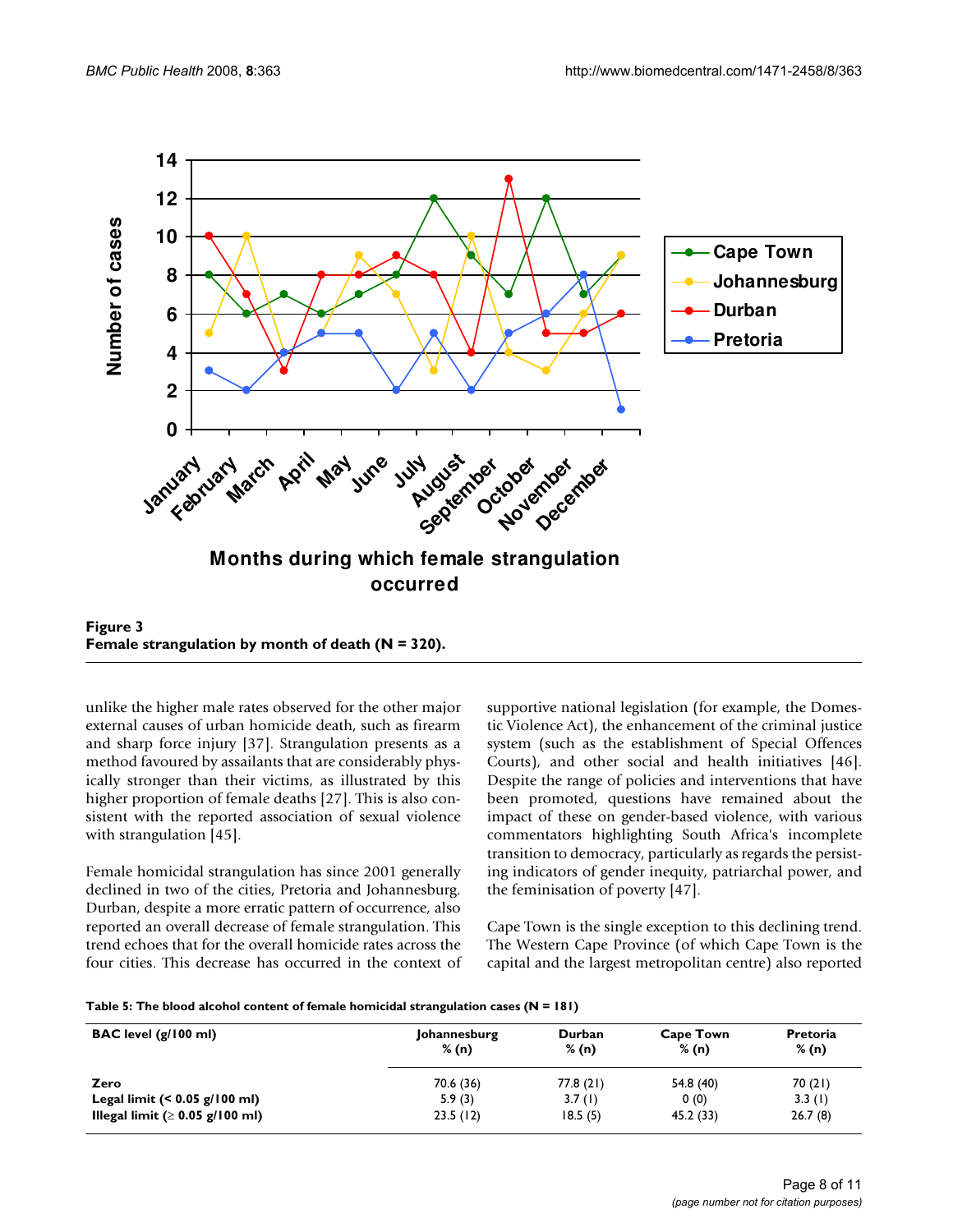the highest homicide rate and amongst the highest number of reported cases of rape for this period [48]. These findings support the proposed links between sexual violence and female strangulation, as highlighted by other research [45], including investigations into sexual murders of elderly females [31]. Cape Town also reported the highest number of intoxicated strangulation victims, concordant with elevated alcohol consumption and abuse trends in the Western Cape [49], and previous reports that accentuate the association between alcohol inebriation and vulnerability to strangulation [25,27] and, more broadly, urban violence [50].

Three cities reported the highest rates of strangulation deaths amongst their older populations. Elderly female victims have been reported to be at higher risk for strangulation due to their physical vulnerability and resulting inability to offer much resistance during an attack [27,28]. The emphasis of strangulation amongst the older female population thus differs from South African reports on general female homicide (i.e. irrespective of type), which typically occurs amongst 30 to 44 year olds [44]. The next highest cluster of deaths occurs amongst young and mature adult females. This is largely consistent with other studies on strangulation, which have reported the mean age of victims to be within the 20 to 39 year range [25,27,30], and with general studies on intimate partner and non-intimate homicide, for which the average ages for South African victims are 30.4 and 41.2 years respectively [2]. This study did not reveal a significant proportion of strangulation victims to be children, unlike the findings reported in other studies [27,28], and despite the increasing proportion of child homicidal deaths in South Africa [44].

This study reported the highest rates of strangulation amongst coloured women, consistent with the indications of elevated intimate femicide rates amongst coloured females [38]. In this study, the highest rates occurred in Pretoria, Durban and Cape Town. This was followed by high rates amongst both black and white women, again in Cape Town and Durban. In general, the occurrence of high rates across these population groups in Cape Town and Durban suggests that the predisposing contexts and circumstances to strangulation may be present across, and perhaps irrespective, of population group. This study provides only initial indications of these circumstances, and the clarification of these would be the focus of further investigations into the situations that increase vulnerability to strangulation.

Most strangulations occurred from the early morning hours and across the typical working day in Johannesburg and Durban, and to a lesser extent in Cape Town. Pretoria occurrences clustered in the early morning hours until

midday. These periods indicate the times of greatest vulnerability for strangulation attacks. These attacks may be directed especially at unemployed, home-based women and occur at a time of day when the majority of the population is at work or school, with consequently less immediate protection and safety. Cape Town, unlike the other cities, reported the highest rates over the weekend, consistent with high alcohol consumption over recreational periods. The seasonal variation in strangulation deaths suggests a pattern of occurrence generally spanning the period from end-winter to summer. Increasing day length has been associated with a rise in aggression in young males, and increasing evening warmth and daylight with increased consumption of alcohol in bars and streets, thereby resulting in a higher probability of inebriated encounters compared with other times of the year [26]. Across cities, the predominant crime scene is linked to the domestic context, suggesting that perpetration is by an intimate partner or acquaintance, similar to the majority of previous findings reviewed.

The study is the first of its kind in South Africa and contributes to an emerging gendered homicide risk profile for a country with one of the highest homicide rates in the world. The data is based on a well-established mandatory mortality surveillance system, which provides reliable forensic data for the cities. However, complete information on both demographics and the circumstances of cases of death are not always possible due to forensic investigative limitations. There is for example an absence of information on the victim-perpetrator relationship, which would be the focus for further South African studies on the subject. The study provides a description of strangulation victims and the circumstances of occurrence, important for the generation of overall policy and prevention guidelines. This data also lends itself to future multivariate pattern analysis, which will provide further descriptions of the scenarios of occurrence and thus more detailed prevention targets.

## **Conclusion**

In urban South Africa, fatal violence in females is clearly distinct from fatal violence in men. Accordingly, current prevention initiatives that address gender-based violence need to be strengthened, and supplementary evidencebased and gender-specific initiatives need to be developed to especially address the forms of violence that instigate fatalities. Dedicated policing teams; stronger legislation aimed at protecting women; universal screening for strangulation injury in women assessed to be victims of intimate partner violence; community-level substance abuse and domestic violence prevention programmes; and accessible and affordable support services and networks are some of the critical prevention initiatives that require development and support at both the local and national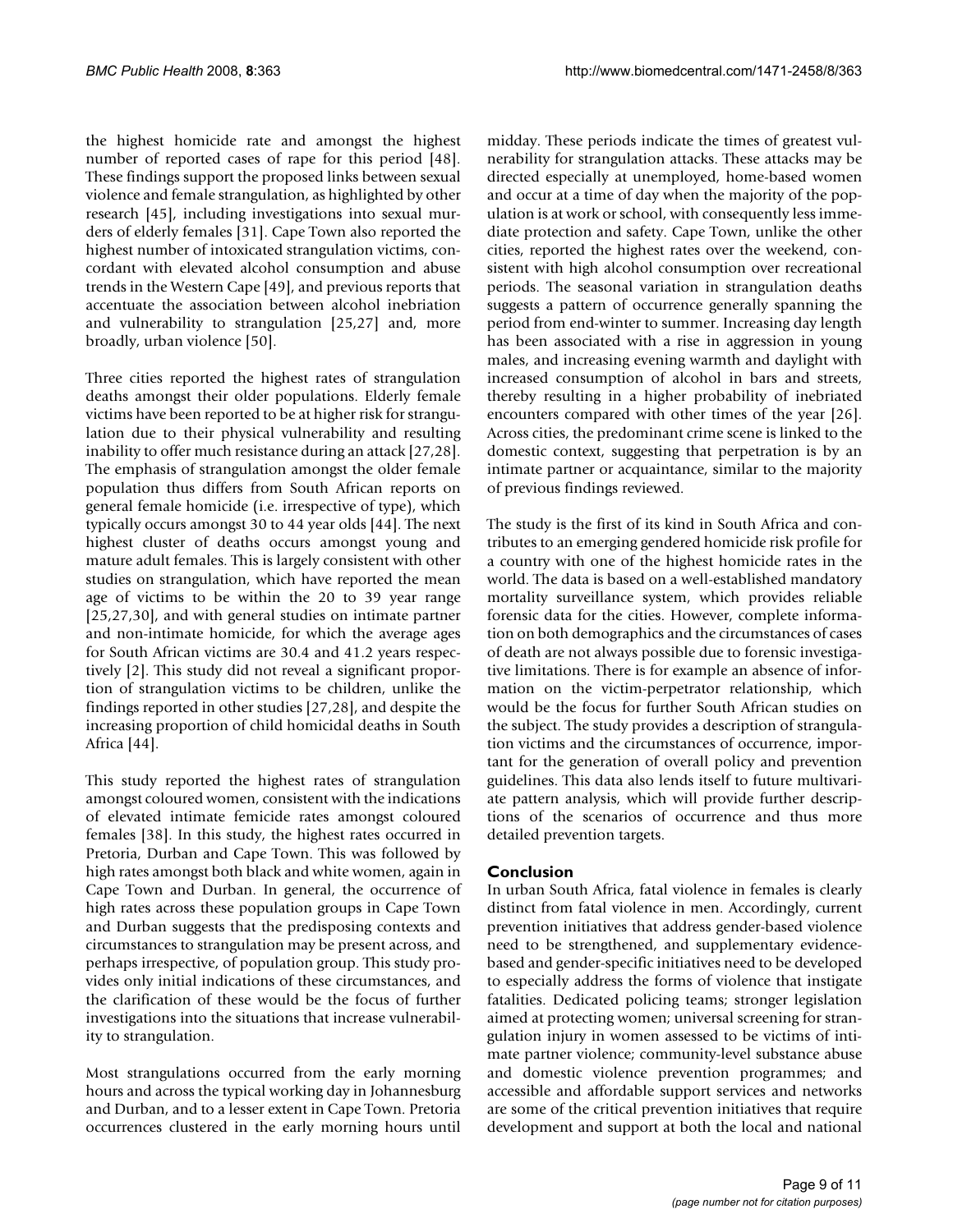levels. The prevention of female homicidal strangulation is dependent on the generation of frequent, timely, comprehensive and accurate data on victims, perpetrators and the precipitating circumstances. In particular, homicidal strangulation in women needs to be further investigated in relation to intimate partner violence, as well as sex crimes. Importantly, research is required on the experiences of women who survive non-lethal strangulation to further identify risk factors. The prevention of female homicidal strangulation in South Africa will ultimately be strengthened by the creation of a social milieu that promotes equity, safety, health and human rights, and justice.

#### **Competing interests**

The authors declare that they have no competing interests.

#### **Authors' contributions**

This study was devised by SS and AVN. NA analysed the data. All authors made contributions to interpretation of the data. SS and AVN drafted the manuscript. All authors have read and approved the final manuscript.

#### **Acknowledgements**

The authors would like to thank the participating forensic pathology teams and the National Injury Mortality Surveillance System project team for their joint efforts in the registration and management of the data used in this study.

#### **References**

- 1. Krug EG, Dahlberg LL, Mercy JA, Zwi AB, Lozano R, (Eds): *World Health Report on Violence and Health* Geneva: World Health Organization; 2002.
- 2. Mathews S, Abrahams N, Martin LJ, Vetten L, Merwe L van der, Jewkes R: **"Every six hours a woman is killed": A national study of female homicide in South Africa.** Tygerberg: Medical Research Council; 2004.
- 3. Hemenway D, Shinoda-Tagawa T, Miller M: **[Firearm availability](http://www.ncbi.nlm.nih.gov/entrez/query.fcgi?cmd=Retrieve&db=PubMed&dopt=Abstract&list_uids=11991417) [and female homicide victimisation rates among 25 populous](http://www.ncbi.nlm.nih.gov/entrez/query.fcgi?cmd=Retrieve&db=PubMed&dopt=Abstract&list_uids=11991417) [high-income countries.](http://www.ncbi.nlm.nih.gov/entrez/query.fcgi?cmd=Retrieve&db=PubMed&dopt=Abstract&list_uids=11991417)** *J Am Med Womens Assoc* 2002, **57(2):**100-104.
- 4. Marvell TB, Moody CE: **Female and male homicide victimisation rates: comparing trends and regressors.** *Criminology* 1999, **37(4):**879-902.
- 5. Mouzos J: **Femicide: An Overview of Major Findings.** Canberra: Australian Institute of Criminology; 1999.
- 6. Pridemore WA: **Demographic, temporal, and spatial patterns of homicide rates in Russia.** *European Sociological Review* 2003, **19(1):**41-59.
- 7. Brewer E, Smith MD: **Gender equality and rates of female homicide victimization across U.S. cities.** *Journal of Research in Crime and Delinquency* 1995, **32(2):**175-190.
- 8. Dugan L, Nagin DS, Rosenfeld R: **Explaining the decline in intimate partner homicide: the effects of changing domesticity, women's status, and domestic violence resources.** *Homicide Studies* 1999, **3(3):**187-214.
- 9. Lanier C, Huff-Corzine L: **American Indian homicide: a countrylevel analysis utilizing social disorganization theory.** *Homicide Studies* 2006, **10(3):**181-194.
- 10. Matthews RA, Maume MO, Miller WJ: **Deindustrialization, economic distress, and homicide rates in midsized Rustbelt cities.** *Homicide Studies* 2001, **5(2):**83-113.
- 11. Titterington V: **A retrospective investigation of gender inequality and female homicide victimization.** *Sociological Spectrum* 2006, **26(2):**205-236.
- 12. Vieraitis LM, Britto S, Kovandzic TV: **The impact of women's status and gender inequality on female homicide victimization**

**rates: evidence from U.S. counties.** *Feminist Criminology* 2007, **2(1):**57-73.

- 13. Avakame EF: **How different is violence in the home? An examination of some correlates of stranger and intimate homicide.** *Criminology* 1998, **36(3):**601-632.
- 14. Campbell JC, Glass N, Sharps PW, Laughon K, Bloom T: **Intimate partner homicide.** *Trauma, Violence, & Abuse* 2007, **8(3):**246-269.
- 15. McFarlane J, Campbell JC, Watson K: **[Intimate partner stalking](http://www.ncbi.nlm.nih.gov/entrez/query.fcgi?cmd=Retrieve&db=PubMed&dopt=Abstract&list_uids=12030246) [and femicide: urgent implications for women's safety.](http://www.ncbi.nlm.nih.gov/entrez/query.fcgi?cmd=Retrieve&db=PubMed&dopt=Abstract&list_uids=12030246)** *Behavioral Sciences & the Law* 2002, **20(1–2):**51-68.
- 16. Pratt C, Deosaransingh K: **[Gender differences in homicide in](http://www.ncbi.nlm.nih.gov/entrez/query.fcgi?cmd=Retrieve&db=PubMed&dopt=Abstract&list_uids=9455589) [Contra Costa County, California: 1982–1993.](http://www.ncbi.nlm.nih.gov/entrez/query.fcgi?cmd=Retrieve&db=PubMed&dopt=Abstract&list_uids=9455589)** *American Journal of Preventive Medicine* 1997, **13(6):**19-24.
- 17. Saukko P, Knight B: *Knight's Forensic Pathology* 3rd edition. London: Arnold Publications; 2004.
- 18. Maxeiner H, Bockholdt B: **[Homicidal and suicidal ligature stran](http://www.ncbi.nlm.nih.gov/entrez/query.fcgi?cmd=Retrieve&db=PubMed&dopt=Abstract&list_uids=14550616)[gulation – a comparison of the post-mortem findings.](http://www.ncbi.nlm.nih.gov/entrez/query.fcgi?cmd=Retrieve&db=PubMed&dopt=Abstract&list_uids=14550616)** *Forensic Science International* 2003, **137:**60-66.
- 19. Schmidt P, Madea B: **[Homicide in the bathtub.](http://www.ncbi.nlm.nih.gov/entrez/query.fcgi?cmd=Retrieve&db=PubMed&dopt=Abstract&list_uids=7750869)** *Forensic Science International* 1995, **72:**135-146.
- 20. Glass N, Laughon K, Campbell J, Block CR, Hanson G, Sharps PW, Taliaferro E: **[Non-fatal strangulation is an important risk fac](http://www.ncbi.nlm.nih.gov/entrez/query.fcgi?cmd=Retrieve&db=PubMed&dopt=Abstract&list_uids=17961956)[tor for homicide of women.](http://www.ncbi.nlm.nih.gov/entrez/query.fcgi?cmd=Retrieve&db=PubMed&dopt=Abstract&list_uids=17961956)** *The Journal of Emergency Medicine* 2008, **35(3):**329-35.
- 21. McClane GE, Strack GB, Hawley D: **[A review of 300 attempted](http://www.ncbi.nlm.nih.gov/entrez/query.fcgi?cmd=Retrieve&db=PubMed&dopt=Abstract&list_uids=11604295) [strangulation cases. Part II: Clinical evaluation of the surviv](http://www.ncbi.nlm.nih.gov/entrez/query.fcgi?cmd=Retrieve&db=PubMed&dopt=Abstract&list_uids=11604295)[ing victim.](http://www.ncbi.nlm.nih.gov/entrez/query.fcgi?cmd=Retrieve&db=PubMed&dopt=Abstract&list_uids=11604295)** *The Journal of Emergency Medicine* 2001, **21(3):**311-315.
- 22. Plattner T, Bollinger S, Zollinger U: **[Forensic assessment of sur](http://www.ncbi.nlm.nih.gov/entrez/query.fcgi?cmd=Retrieve&db=PubMed&dopt=Abstract&list_uids=16139111)[vived strangulation.](http://www.ncbi.nlm.nih.gov/entrez/query.fcgi?cmd=Retrieve&db=PubMed&dopt=Abstract&list_uids=16139111)** *Forensic Science International* 2005, **153:**202-207.
- 23. Wilbur L, Higley M, Hatfield J, Surprenant Z, Taliaferro E, Smith DJ, Paolo A: **[Survey results of women who have been strangled](http://www.ncbi.nlm.nih.gov/entrez/query.fcgi?cmd=Retrieve&db=PubMed&dopt=Abstract&list_uids=11604293) [while in an abusive relationship.](http://www.ncbi.nlm.nih.gov/entrez/query.fcgi?cmd=Retrieve&db=PubMed&dopt=Abstract&list_uids=11604293)** *The Journal of Emergency Medicine* 2001, **21(3):**297-302.
- 24. Mohanty MK, Panigrahi MK, Mohanty S, Das SK: **[Victimiologic](http://www.ncbi.nlm.nih.gov/entrez/query.fcgi?cmd=Retrieve&db=PubMed&dopt=Abstract&list_uids=15231283) [study of female homicide.](http://www.ncbi.nlm.nih.gov/entrez/query.fcgi?cmd=Retrieve&db=PubMed&dopt=Abstract&list_uids=15231283)** *Legal Medicine* 2004, **6:**151-156.
- 25. Häkkänen H: **[Homicide by ligature strangulation in Finland:](http://www.ncbi.nlm.nih.gov/entrez/query.fcgi?cmd=Retrieve&db=PubMed&dopt=Abstract&list_uids=15939176) [offence and offender characteristics.](http://www.ncbi.nlm.nih.gov/entrez/query.fcgi?cmd=Retrieve&db=PubMed&dopt=Abstract&list_uids=15939176)** *Forensic Science International* 2005, **152:**61-64.
- 26. Henderson JP, Morgan SE, Patel F, Tiplay ME: **[Patterns of non-fire](http://www.ncbi.nlm.nih.gov/entrez/query.fcgi?cmd=Retrieve&db=PubMed&dopt=Abstract&list_uids=15914306)[arm suicide.](http://www.ncbi.nlm.nih.gov/entrez/query.fcgi?cmd=Retrieve&db=PubMed&dopt=Abstract&list_uids=15914306)** *Journal of Clinical Forensic Medicine* 2005, **12:**128-132.
- 27. Rodge S, Hougen HP, Poulsen K: **Asphyxial homicide in two Scandinavian capitals.** *The American Journal of Forensic Medicine and Pathology* 2001, **22(2):**128-133.
- 28. Abder-Rahman HA, Abu-Alrageb SY: **[Killing tools in mechanical](http://www.ncbi.nlm.nih.gov/entrez/query.fcgi?cmd=Retrieve&db=PubMed&dopt=Abstract&list_uids=12935506) [asphyxia.](http://www.ncbi.nlm.nih.gov/entrez/query.fcgi?cmd=Retrieve&db=PubMed&dopt=Abstract&list_uids=12935506)** *Legal Medicine* 1999, **1:**2-5.
- 29. Ambade VN, Godbole HV, Kukde HG: **[Suicidal and homicidal](http://www.ncbi.nlm.nih.gov/entrez/query.fcgi?cmd=Retrieve&db=PubMed&dopt=Abstract&list_uids=17052941) [deaths: a comparative and circumstantial approach.](http://www.ncbi.nlm.nih.gov/entrez/query.fcgi?cmd=Retrieve&db=PubMed&dopt=Abstract&list_uids=17052941)** *J Forensic Leg Med* 2007, **14(5):**253-260.
- 30. Verma SK, Lal S: **[Strangulation deaths during 1993–2002 in](http://www.ncbi.nlm.nih.gov/entrez/query.fcgi?cmd=Retrieve&db=PubMed&dopt=Abstract&list_uids=16054855) [East Delhi \(India\).](http://www.ncbi.nlm.nih.gov/entrez/query.fcgi?cmd=Retrieve&db=PubMed&dopt=Abstract&list_uids=16054855)** *Legal Medicine* 2006, **8:**1-4.
- 31. Häkkänen H: **Murder by manual and ligature strangulation.** In *Criminal Profiling: International Theory, Research, and Practice* Edited by: Kocsis RN. Totowa: Humana Press Inc; 2007:73-87.
- 32. Maryland Network Against Domestic Violence: *Treatment of Strangulation Cases: A Model Protocol for Maryland Medical Practitioners* Maryland; 2002.
- 33. Hata N, Kominato Y, Shimada I, Takizawa H, Fujikura T, Morita M, Funayama M, Yoshioka N, Touda K, Gonmore K, Misawa S, Sakairi Y, Sakamoto N, Tanno K, Thaik-Oo M, Kiuchi M, Fukumoto Y, Sato Y: **[Regional differences in homicide patterns in five areas of](http://www.ncbi.nlm.nih.gov/entrez/query.fcgi?cmd=Retrieve&db=PubMed&dopt=Abstract&list_uids=12935732) [Japan.](http://www.ncbi.nlm.nih.gov/entrez/query.fcgi?cmd=Retrieve&db=PubMed&dopt=Abstract&list_uids=12935732)** *Legal Medicine* 2001, **3:**44-55.
- 34. Verma SK: **[Pediatric and adolescent strangulation deaths.](http://www.ncbi.nlm.nih.gov/entrez/query.fcgi?cmd=Retrieve&db=PubMed&dopt=Abstract&list_uids=17650549)** *J Forensic Leg Med* 2007, **14(2):**61-64.
- 35. Nordrum I, Eide TJ, Jørgensen L: **[Medicolegal autopsies of violent](http://www.ncbi.nlm.nih.gov/entrez/query.fcgi?cmd=Retrieve&db=PubMed&dopt=Abstract&list_uids=9627974) [deaths in northern Norway 1972–1992.](http://www.ncbi.nlm.nih.gov/entrez/query.fcgi?cmd=Retrieve&db=PubMed&dopt=Abstract&list_uids=9627974)** *Forensic Science International* 1998, **92:**39-48.
- 36. Sanford C, Marshall SW, Martin SL, Coyne-Beasley T, Waller AE, Cook PJ, Norwood T, Demissie Z: **[Deaths from violence in](http://www.ncbi.nlm.nih.gov/entrez/query.fcgi?cmd=Retrieve&db=PubMed&dopt=Abstract&list_uids=17170164) [North Carolina, 2004: how deaths differ in females and](http://www.ncbi.nlm.nih.gov/entrez/query.fcgi?cmd=Retrieve&db=PubMed&dopt=Abstract&list_uids=17170164) [males.](http://www.ncbi.nlm.nih.gov/entrez/query.fcgi?cmd=Retrieve&db=PubMed&dopt=Abstract&list_uids=17170164)** *Inj Prev* 2006, **12 Suppl 2:**ii10-ii16.
- 37. Prinsloo M: *A Profile of Fatal Injuries in South Africa: 7th Annual Report of the National Injury Mortality Surveillance System* Tygerberg: Medical Research Council-University of South Africa Crime, Violence and Lead Programme; 2005.